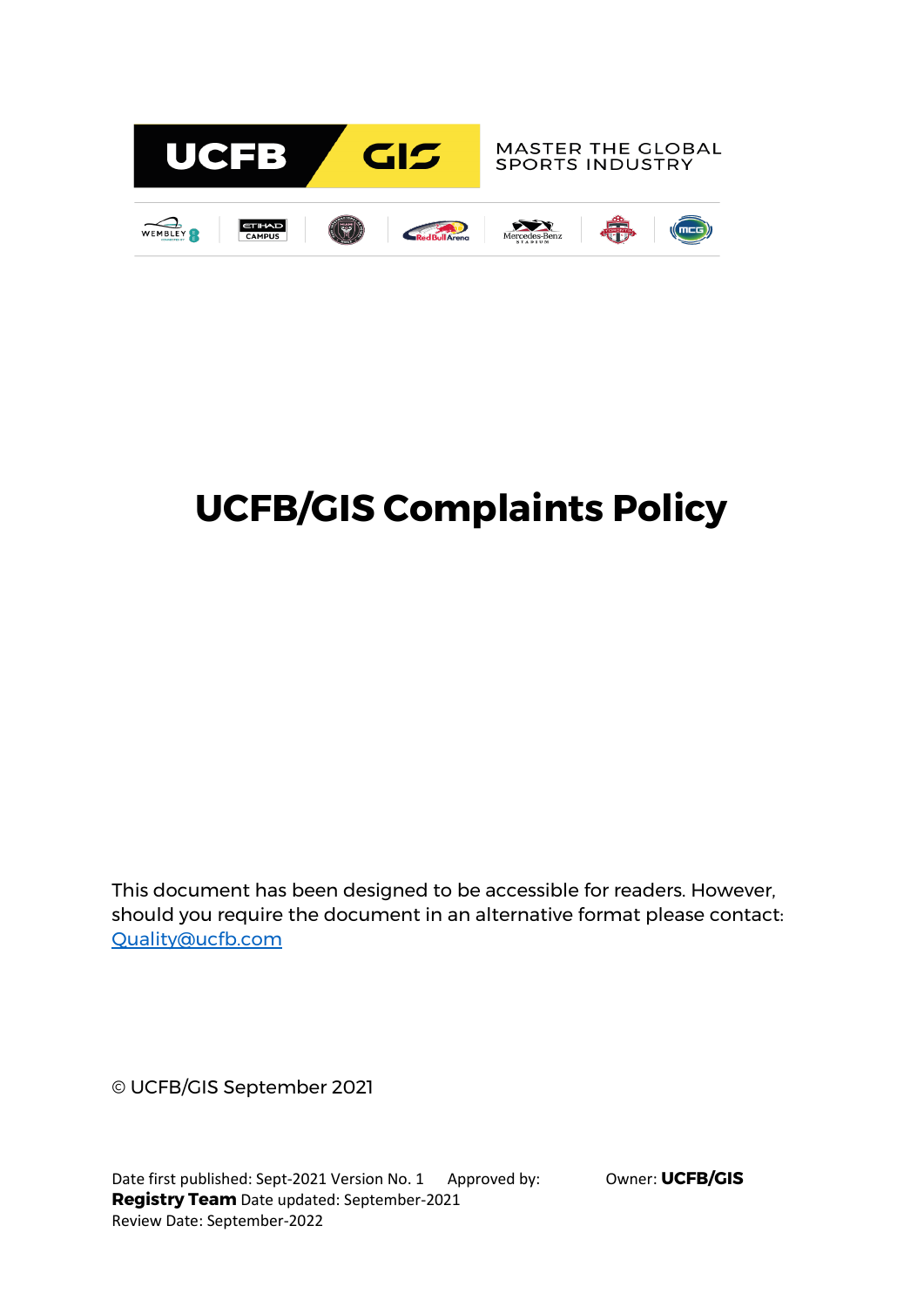# **UCFB/GIS Complaints Policy and procedure**

#### **1 Purpose**

1.1 This document details how UCFB/GIS will deal with the resolution of complaints made by its students.

#### **2 Scope**

2.1 This policy applies to all students studying at UCFB/GIS, both at Undergraduate or Postgraduate level, and attending at any campus or via distance learning.

### **3 Equality impact**

3.1 This policy is neutral in terms of equality-related issues.

## **4 Definitions**

- 4.1 A complaint is defined as an expression of dissatisfaction by one or more students about the quality of service provided by UCFB, including dissatisfaction at actions or a lack of actions taken by UCFB/GIS. The complaint may relate to many areas of UCFB/GIS operation including: programme content and/or delivery, learning and teaching delivery (including resources), administrative policies, public information, procedures and processes and/or the conduct of a member or members of staff or other students (for example bullying or harassment may be the subject of a complaint).
- 4.2 This is different from an academic appeal which covers assessment issues. For information on this, please see the UCFB/GIS Academic Appeals Policy.

### **5 UCFB/GIS approach**

- 5.1 UCFB/GIS is committed to providing our students with a high quality educational experience and to ensuring that students have a full opportunity to raise, individually or collectively, matters of concern. Where matters of concern are raised, UCFB/GIS aims to respond proportionately, fairly and in a timely matter.
- Date first published: Sept-2021 Version No. 1 Approved by: Owner: **UCFB/GIS Registry Team** Date updated: September-2021 Review Date: September-2022 5.2 UCFB/GIS reviews complaints made to it by students in order to support the ongoing enhancement of the student experience. Data relating to complaints made will be reviewed annually by Academic Board or one of its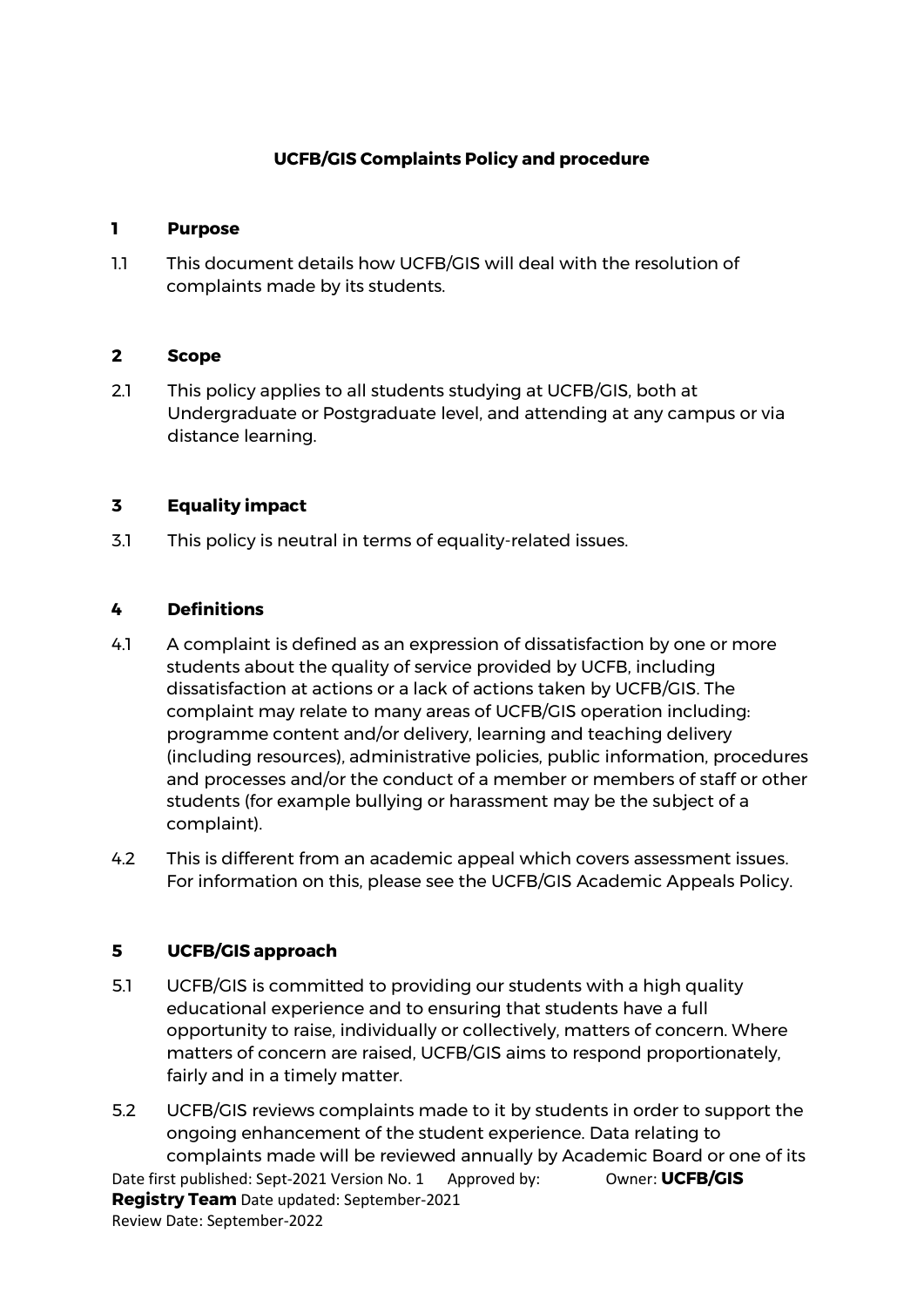sub-committees. All complaints will be treated seriously and confidentially. The act of making a complaint will not be held against any student in respect of their progress, studies or their student experience.

## **6 Stages in raising a complaint**

- 6.1 Where problems arise, all parties are encouraged seek a resolution as soon as possible.
- 6.2 Informal Complaint Early Resolution:

The first stage in raising a complaint is an informal discussion of the matter. The complainant should discuss the issue with the persons/s concerned as soon as possible. Alternatively, they should seek to speak to the Resolutions Manager to support them with early resolution. The Resolutions Manager is contacted on the following email address: [Complaints@ucfb.com](mailto:Complaints@ucfb.com) .In both instances UCFB/GIS staff will keep a record of all communications. If the complaint cannot be resolved immediately, then the matter can be raised with the relevant Dean/Director of Service by the complainant, keeping the Resolutions Manager informed. An informal mediation meeting may be convened by the Resolutions Manager to resolve the matter.

6.3 Formal Complaint – Stage 1

If a complaint is not resolved by early resolution it can be progressed to Stage 1 of the Formal Complaint process.

Stage 1 of the Formal Complaint process must be started within two months of the incident/s that gave rise to the complaint, and within ten working days of any mediation meeting under the early resolution stage.

The complainant must make a formal submission on the *Student Stage one Complaints Form* to the Resolutions Manager detailing the complaint and providing any supporting evidence.

- **6.4 At this point, for students studying for an award of Buckinghamshire New University, the formal stage is dealt with by Bucks, and details will be passed by the Resolutions Manager to the Registry at Bucks to be dealt with. Students studying for an award of the University of East London (UEL) will be dealt with by conclusion of the initial formal stage by UCFB, as follows:**
- 6.5 The Resolutions Manager will review the information provided and may also seek to interview any of the parties involved, to seek further information. At such an interview the parties may choose to be accompanied by a family member, friend or colleague, but not by a legal representative. The Resolutions Manager will formally respond to the complainant on behalf of UCFB/GIS with a decision on the complaint within a maximum of twenty working days.

Date first published: Sept-2021 Version No. 1 Approved by: Owner: **UCFB/GIS Registry Team** Date updated: September-2021 Review Date: September-2022